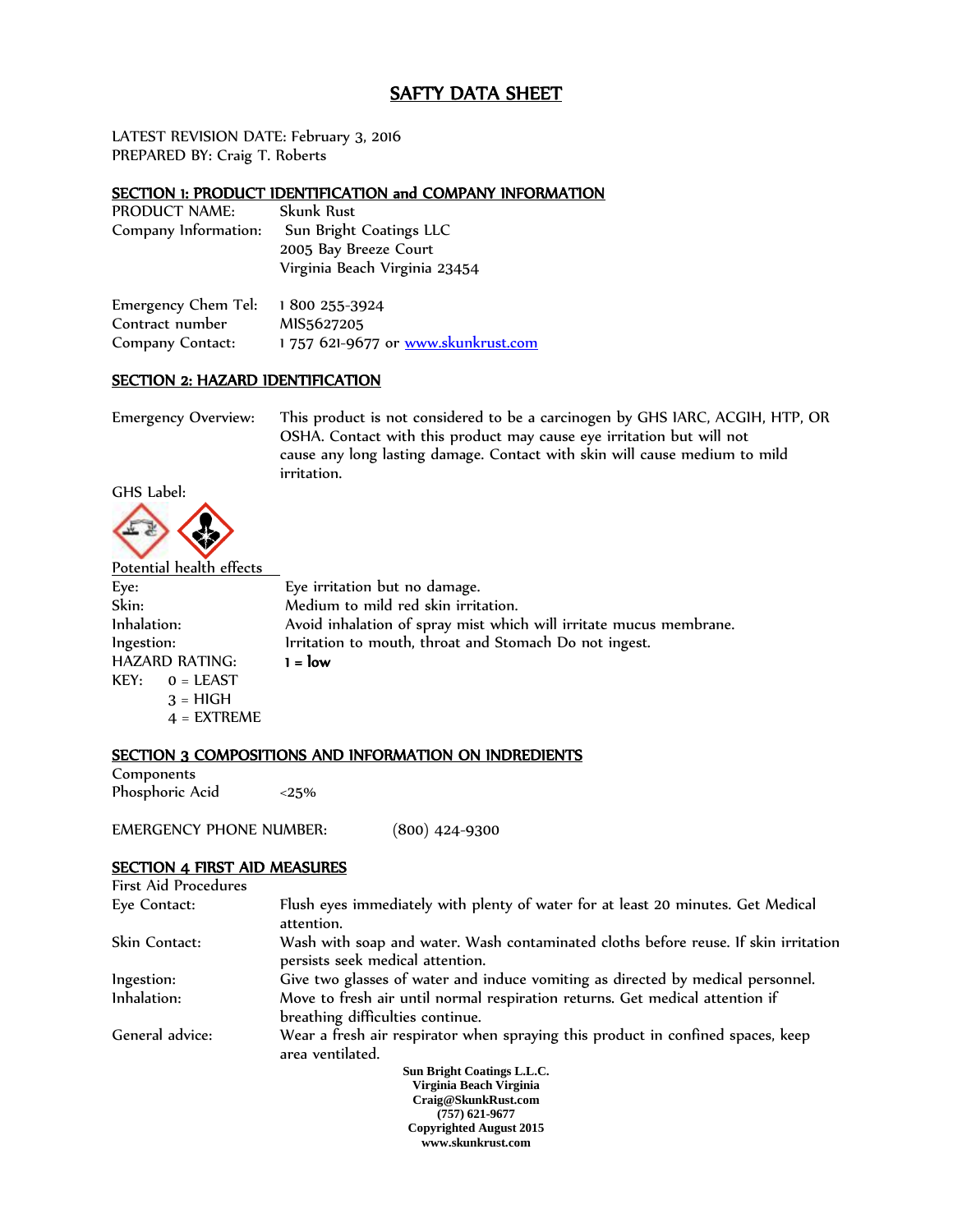### SECTION 5: FIRE AND EXPLOSION HAZARD DATA

| FLASH POINT:                      | N/A                                               |
|-----------------------------------|---------------------------------------------------|
| FLAMMABILITY LIMITS IN AIR:       | None                                              |
| EXTINGUSHING MEDIA:               | Water, Carbon Dioxide, Dry Chemical and Foam.     |
| SPECIAL FIRE FIGHTING PROCEDURES: | Self-Contained Breathing Apparatus and Protective |
|                                   | Clothing.                                         |
| <b>CONTAINERS:</b>                | Spraying with water will cause Frothing.          |

## SECTION 6: SECTION ACCIDENTAL RELEASE MEASURES

| Personal protection:            | Rubber gloves, eye protection, protective apron, water proof foot wear.   |
|---------------------------------|---------------------------------------------------------------------------|
| Clean up Methods: Small spills: | Wipe up with, soap, water and absorbent materials i. e. Cloths.           |
| Large spills:                   | Neutralize with soda ash. 20 gallons or more will require absorbent inert |
|                                 | material to soak up product. Dispose of as hazardous waste in             |
|                                 | accordance with the standards in your region. After removal flush         |
|                                 | contaminated area thoroughly with water.                                  |
|                                 |                                                                           |

### SECTION 7 HANDLING AND STORAGE

Handling: Wear rubber gloves, eye protection. Skin contact is not a problem, wash skin. Eye contact flush eyes if irritation continues contact medical services. Storage: Protect product from freezing.

## SECTION 8: EXPOSURE CONTROLS/ PERSONAL PROTECTION

Facility protection: Concrete should be protected from spillage with a chemical resistant coating. Nylon products should be protected. Product alone does not produce vapors. Personal Protection: Wear rubber gloves, eye protection/ goggles. Eye contact flush eyes seek medical attention. Protective clothing recommended. Skin contact is not a problem, wash skin. If product is being atomized (sprayed) in confined space the use of a fresh air respirator is required.

#### SECTION 9: PHYSICAL AND CHEMICAL PROPERTIES

| Appearance Liquid:    | Clear                  |
|-----------------------|------------------------|
| Color:                | None                   |
| Odor:                 | None                   |
| PH:                   | З                      |
| Freezing Point:       | < 32                   |
| <b>Boiling Point:</b> | $>$ 212 F ( $>$ 100 C) |
| Flammability:         | None                   |
| Solubility:           | Yes Soluble in water   |
| VOC:                  | None                   |

#### SECTION 10: CHENICAL STABILITY AND REACTIVITY INFORMATION

| Chemical Stability:               | Very Stable in temperature form 32 to 180 F (0 to 82.2 C) |
|-----------------------------------|-----------------------------------------------------------|
| Conditions to avoid:              | <b>None</b>                                               |
| Incompatible materials:           | Concrete and Nylon (product will attack both)             |
| Hazardous Decomposition products: | <b>None</b>                                               |

**Sun Bright Coatings L.L.C. Virginia Beach Virginia Craig@SkunkRust.com (757) 621-9677 Copyrighted August 2015 www.skunkrust.com**